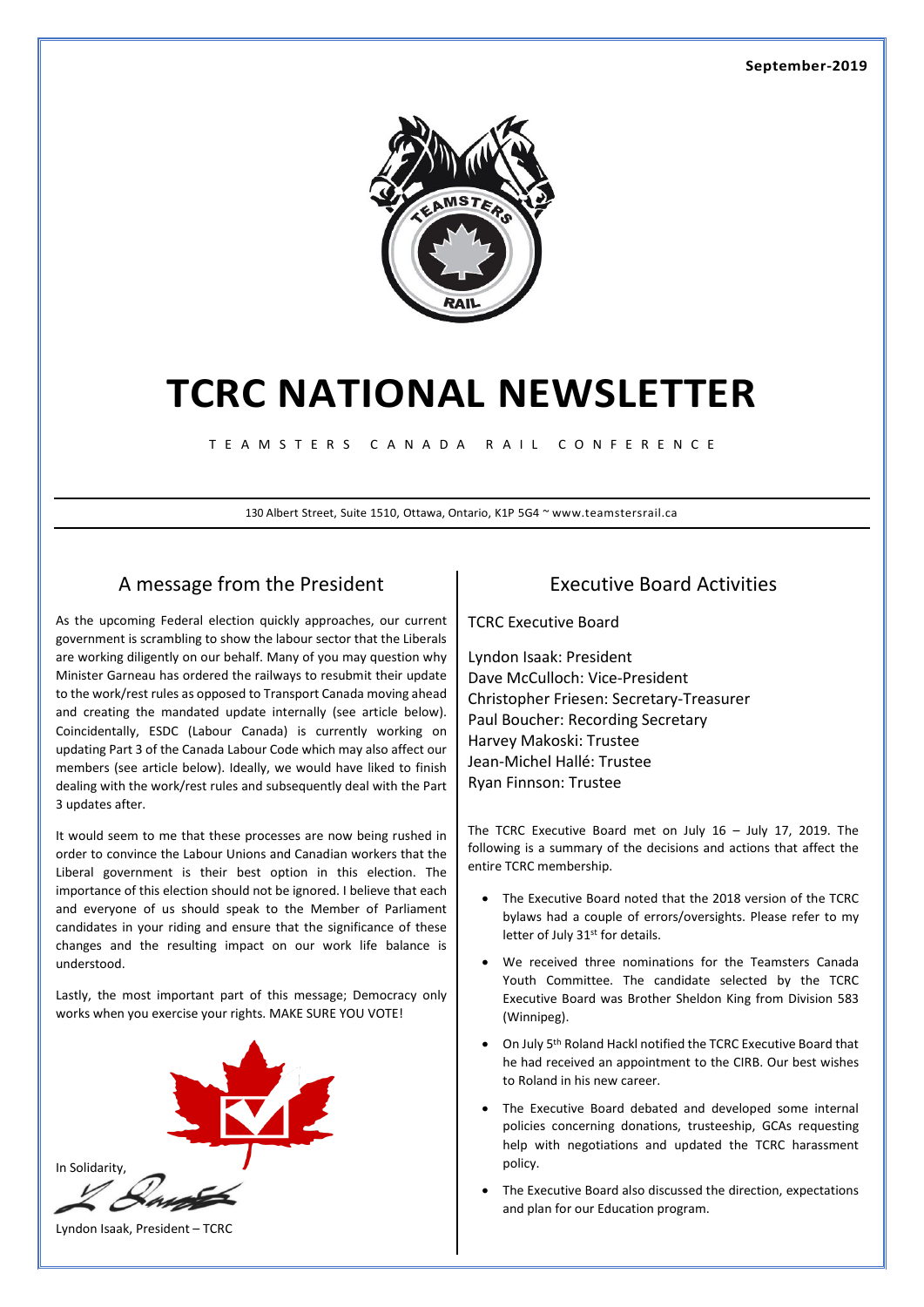- After considering all options for travel in western Canada including airfares, car leases and rentals, taxi costs and personal car allowances, the TCRC Executive Board elected to purchase vehicles for the use of the President and Vice President. It was determined that purchasing vehicles was the most costeffective option for the membership. To be clear, these vehicles are owned by the TCRC. Beyond the savings on travel costs to the major cities, this purchase also provides the additional benefit of travelling to many of the TCRC divisions in Western Canada which are in remote locations.
- The next Executive Board meeting will be held in October 2019.

#### News

### Work Rest Rules



The following is an excerpt from a letter the National Office received from the Minister of Transport regarding work rest rules:

*I (Minister of Transport) am writing with regard to Ministerial Order (MO) 18-01, issued on December 20, 2018, in accordance with subsection 19(1) of the Railway Safety Act (RSA).* 

*As I have previously stated, the Government of Canada is committed to the timely adoption and promotion of safe operating practices for railway companies and their employees. In particular, we all recognize that fatigue can severely affect human performance and ultimately compromise railway safety. That is why I instructed railway companies to revise the Work/Rest Rules for Railway Operating Employees, to ensure that they reflect the latest science and fatigue management practices.* 

**I would like to inform you that I have refused to approve the submissions submitted by railway companies in response to the MO 18-01 as they clearly do not address the fatigue-related risks identified in the Ministerial Order. The notice of refusal is enclosed***.* 

*I have provided railway companies an opportunity to re-draft the proposed rules and to submit further rules to Transport Canada by November 1, 2019. In order to ensure better results this time, additional information on Transport Canada's expectation with regard to rules and limits for all eight fatigue-related elements included in the original Ministerial Order has been provided to railway companies.* 

*I have also made it clear to railway companies that failure to produce further acceptable rules that are based on fatigue science will result in Transport Canada's exploring alternative means to address the issue of railway employee fatigue, including the development of rules or regulations.* 

The Union had some preliminary discussions with industry on process and timelines and anticipate consultations to continue throughout the fall with a draft rule submitted for approval early next year.

We will continue providing commentary and input in this process to ensure the safety and interests of our members is protected.

## Modernization of the Canada Labour Code (Part 3)

The Liberal government has mandated ESDC (Labour Canada) to modernize Part 3 of the Canada Labour Code through bills C63 and C86. The amendments include;

- *96 hours' written notice of work schedules*
- *24 hours' written notice of shift change*
- *8-hour rest period between work periods or shifts*
- *30-minute break within every five hours of work*
- *Right to refuse overtime to carry out family responsibilities (related to the health or care of a family member or related to the education of a family member under the age of 18) only if the employee has taken reasonable steps to carry out their responsibility by other means*

Historically most TCRC members have been exempt from scheduling and overtime provisions contained in Part 3. The application of these updates on the rail industry has yet to be determined. The interpretive documents which provide the guidance around the application of these updates are not finalized, additionally the railway companies have requested certain exemptions to these amendments. Although ESDC states that these changes will come into effect September 01, 2019, it is not advisable to act on these amendments until this process is completed.

We are currently working with Teamsters Canada to coordinate a united front to protect the interests of all the Teamsters membership.